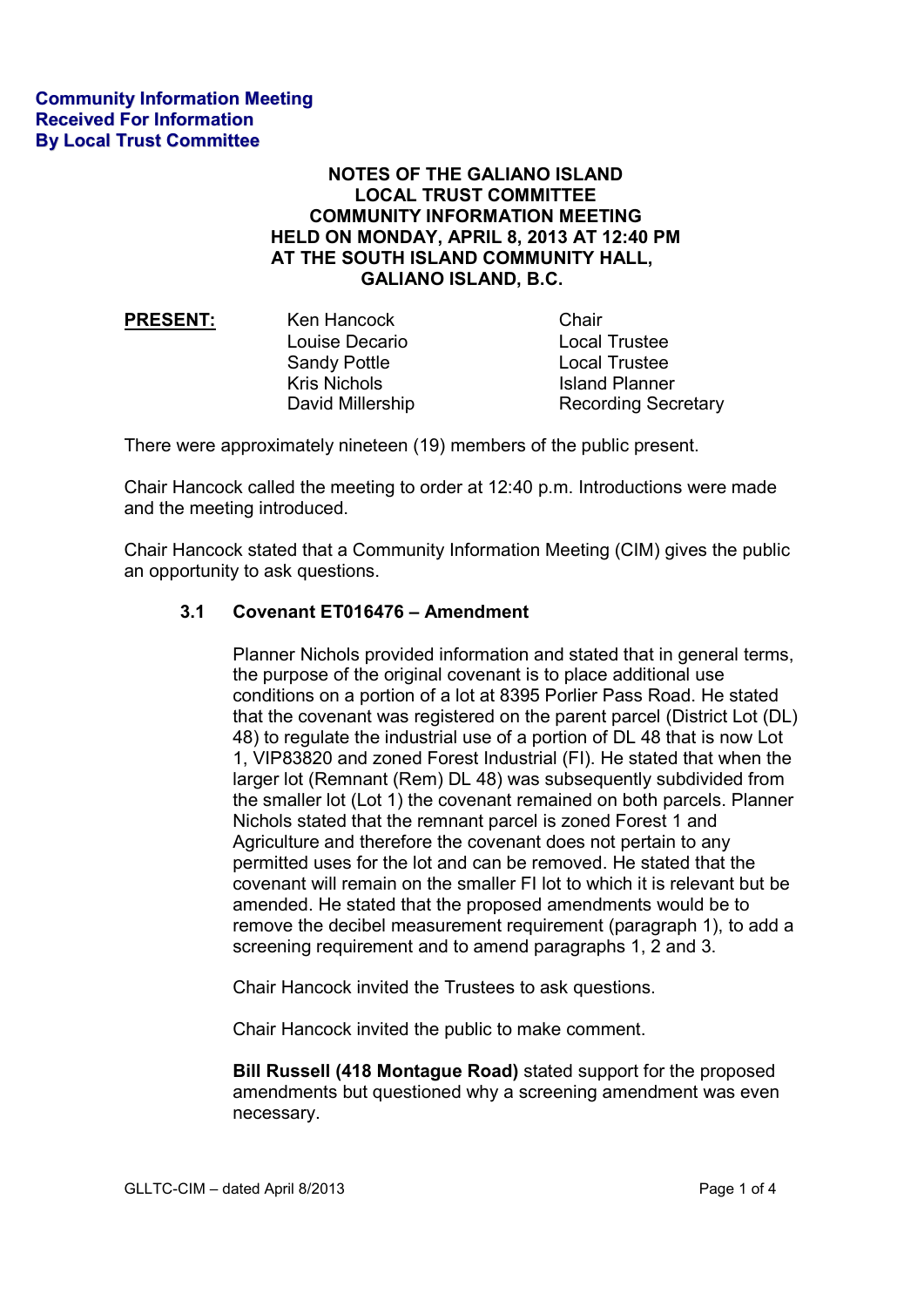Trustee Decario stated that Planner Nichols recommended the screening amendment for reasons relating to noise abatement.

There was some discussion regarding: noise decibel readings; professional advice; nuisance noise and the possibility for a related Local Trust Committee (LTC) bylaw; Capital Regional District (CRD) noise bylaw(s); effect(s) on neighbours; zoning; 50 metre (m) setbacks; and that a study measuring actual noise might be beneficial.

 **Sheila Anderson (address not stated)** asked if the LTC has considered past Public Hearing (PH) records relating to Covenant ET016476 and if industrial activity has been conducted on the FI lot since the rezoning. She stated concern that changes are being proposed for a covenant that may not have been tested yet.

 Planner Nichols responded that the LTC has considered past related Public Hearing (PH) records and that he does not know if industrial activity has been conducted since the FI rezoning.

 **Stewart Brands (address not stated)** asked if the proposed amendments include any loosening of permitted times for industrial activity.

 Trustee Decario responded that the covenant proposes to permit industrial activity to take place between 8:00 a.m. and 6:00 p.m. Monday through Friday with none permitted on Saturday and/or Sunday.

 **Brett Gaylor (address not stated)** stated that a lot of industrial activity took place on the property prior to rezoning and that such instigated the rezoning. He stated that a little bit of industrial activity has taken place since the rezoning. Mr. Gaylor stated support for the proposed amendments, the Galiano economy and for the LTC to permit the property to be used as is intended under FI zoning.

 There was some discussion regarding: setbacks; nuisance noise restrictions; bylaws; form and character; Development Permits (DP's); noise decibels; and effect(s) on neighbours and surrounding environment.

 **Richard Dewinetz (address not stated)** stated support for implementing setback requirements via a nuisance noise complaint(s) driven process.

 **Cathy Stephenson (address not stated)** asked if a Temporary Use Permit (TUP) might be a solution as such would allow activity to be conducted on the property on a trial basis.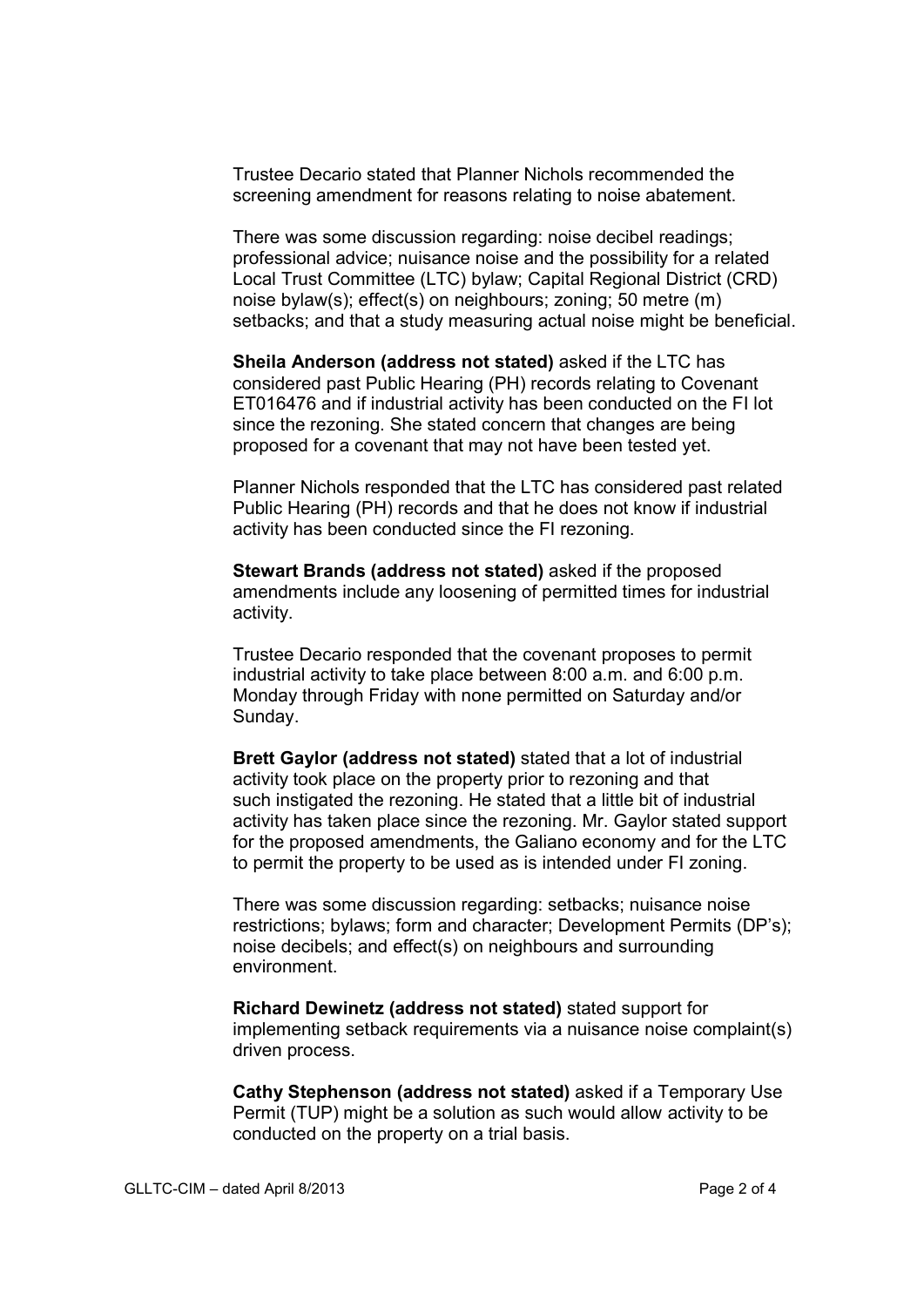|                                   | Planner Nichols responded that a TUP could not provide a solution<br>because a covenant would still remain on the property.                                                                                                                                                   |
|-----------------------------------|-------------------------------------------------------------------------------------------------------------------------------------------------------------------------------------------------------------------------------------------------------------------------------|
| industrial<br>potential community | Tom Hennessy (address not stated) asked how many<br>properties are on Galiano and stated support for<br>jobs.                                                                                                                                                                 |
| only FI                           | Planner Nichols responded that there are four industrial zoned<br>properties on Galiano and that the property in question is the<br>zoned lot.                                                                                                                                |
| potential<br>such                 | Bill Boyd (address not stated) stated concern regarding the<br>for noise and reduced quality of life. He stated that recourse to<br>is needed.                                                                                                                                |
| regarding the<br>and making       | Sheila Anderson (address not stated) stated concern<br>potential for noise. She stated support for noise testing<br>decibel readings more informative.                                                                                                                        |
|                                   | There was some discussion regarding: lack of certainty pertaining to<br>activities that might take place on the property; fear of constant noise;<br>and FI permitted activities.                                                                                             |
| proposed<br>the<br>stated         | Geoff Gaylor (address not stated) stated support for the<br>amendments, the Galiano economy and for the LTC to permit<br>property to be used as is intended under FI zoning. He<br>appreciation for LTC efforts regarding this matter.                                        |
|                                   | Tom Hennessy (address not stated) stated support for the<br>proposed amendments.                                                                                                                                                                                              |
|                                   | Bill Russell (418 Montague Road) stated that noise tolerance is<br>subjective. He stated support for the LTC to permit the property to be<br>used as is intended under FI zoning.                                                                                             |
|                                   | There was some discussion regarding: screening; 50m setbacks;<br>neighbours letters of opposition; balancing community support and<br>concern(s); quality of life; decibel level guidelines; addressing sound<br>mitigation via an enclosed structure(s); and nuisance noise. |
|                                   | Brett Gaylor (address not stated) stated that he (applicant(s)) would<br>not sign an amended covenant that addressed sound mitigation via an<br>enclosed structure(s).                                                                                                        |
|                                   | There was some discussion regarding Attachment 1 paragraph 2.2<br>"or" wording and today's PH.                                                                                                                                                                                |